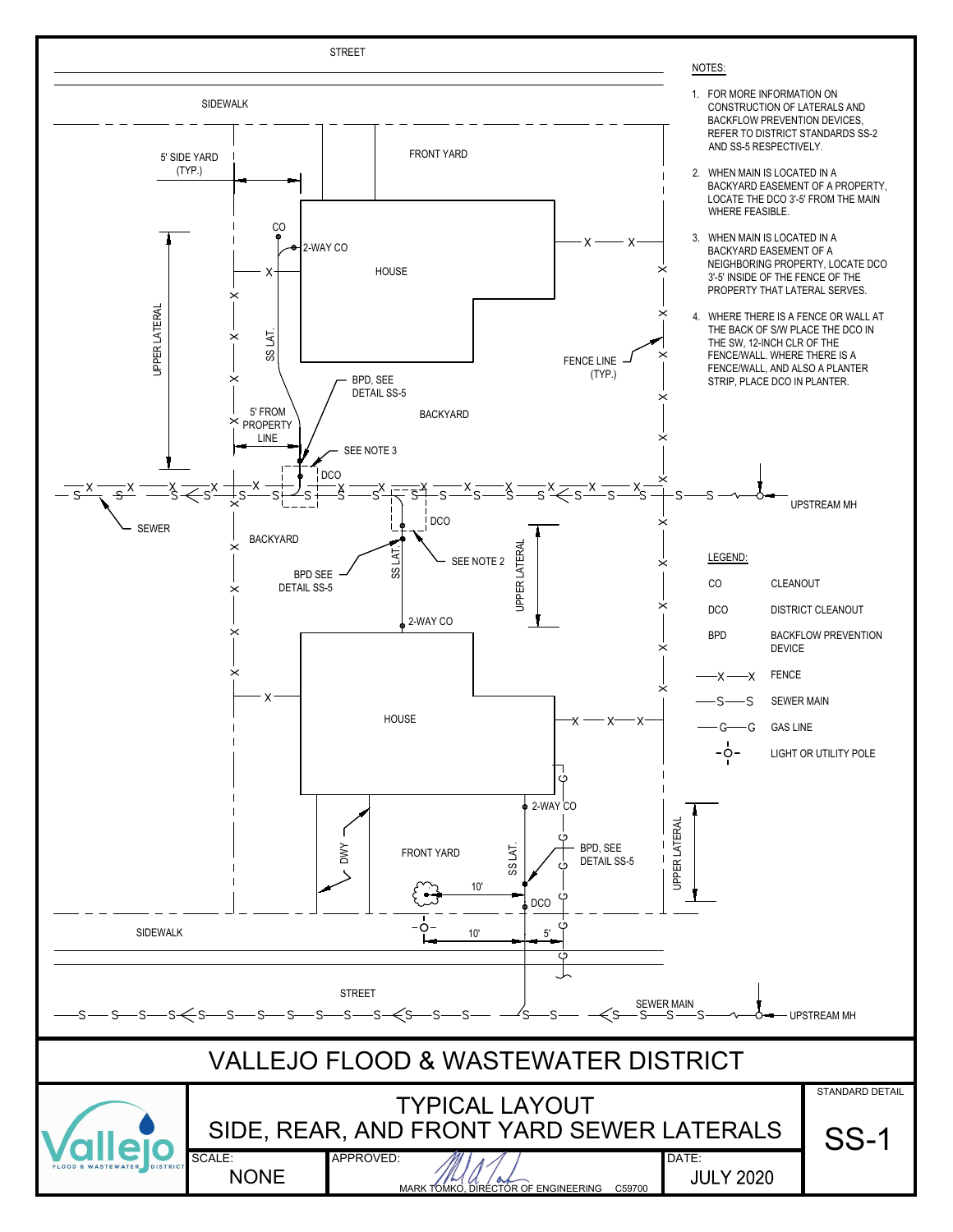

|  |                                       |                                                |                                                                | NOTES: |                  |                             |
|--|---------------------------------------|------------------------------------------------|----------------------------------------------------------------|--------|------------------|-----------------------------|
|  | <b>SEWER</b><br><b>CATEGORY</b>       | ALLOWABLE<br>WHEN TO USE<br><b>MATERIALS</b>   |                                                                |        | 1.               | FOR N<br>CUT IN<br>OR BE    |
|  | LOWER<br>(PUBLIC)<br>LATERALS         | PVC-DR26<br>HDPE-DR17                          | <b>FOR GENERAL USE</b>                                         |        | $\mathfrak{p}$   | A TEE<br><b>DIAME</b>       |
|  |                                       | PVC-C900/C905, DR18<br>FPVC-C900/C905, DR18    | AS REQUIRED BY THE DISTRICT<br><b>ENGINEER</b>                 |        | 3.               | <b>WHEN</b><br><b>RUBBE</b> |
|  | <b>UPPER</b><br>(PRIVATE)<br>LATERALS | ACRYLONITRILE BUTADIENE (ABS)<br>- SCHEDULE 40 | <b>GENERAL USE</b>                                             |        |                  | <b>STEEL</b><br>SHALL       |
|  |                                       | PVC-DR35                                       |                                                                |        | $\overline{4}$ . | <b>CONTE</b>                |
|  |                                       | PVC-DR26<br>HDPE-DR17                          | GENERAL USE OR REQUIRED WHEN<br>COVER <1FOOT OR UNDER DRIVEWAY |        | 5.               | IF NO<br>THE SI             |
|  |                                       | PVC-C900/C905, DR18<br>FPVC-C900/C905, DR18    | <b>FOR SPECIAL CASES</b>                                       |        | 6.               | IF COV<br><b>POPPE</b>      |

## NOTES:

- NOTES:<br>1. FOR NEW AND EXISTING CONNECTIONS, A NEW FACTORY WYE SHALL BE<br>CUT INTO THE MAIN SEWER. WYE MATERIAL TO MATCH EXISTING MAIN<br>OR BE AN ALLOWED MATERIAL. CUT INTO THE MAIN SEWER. WYE MATERIAL TO MATCH EXISTING MAIN OR BE AN ALLOWED MATERIAL. **EXAMPLE 2. A TEE CONNECTION (SUCH AS TAP-TITE) MAY BE USED ON MAINS WITH 8"<br>2. A TEE CONNECTION (SUCH AS TAP-TITE) MAY BE USED ON MAINS WITH 8"<br>2. A TEE CONNECTION (SUCH AS TAP-TITE) MAY BE USED ON MAINS WITH 8"<br>DIAMETER**
- DIAMETER OR GREATER IF APPROVED BY THE DISTRICT.
- NOTES:<br>
1. FOR NEW AND EXISTING CONNECTIONS, A NEW FACTORY WYE SHALL BE<br>
CUT INTO THE MAIN SEWER. WYE MATERIAL TO MATCH EXISTING MAIN<br>
OR BE AN ALLOWED MATERIAL.<br>
2. A TEE CONNECTION (SUCH AS TAP-TITE) MAY BE USED ON MAINS RUBBER SLEEVE WITH TWO STAINLESS STEEL BANDS AND STAINLESS STEEL SHEER COLLAR, MISSION RUBBER, OR APPROVED EQUAL. JOINTS SHALL BE ADEQUATE LENGTH TO PROTECT AGAINST PULL-OUT. OR BE AN ALLOWED MATERIAL.<br>
2. A TEE CONNECTION (SUCH AS TAP-TITE) MAY BE USED ON MAINS WITH<br>
DIAMETER OR GREATER IF APPROVED BY THE DISTRICT.<br>
3. WHEN JOINING TWO PIECES OF MAIN OR LATERAL, USE A NEOPRENE<br>
RUBBER SLEEVE W 2. A TEE CONNECTION (SUCH AS TAP-TITE) MAY BE USED ON MAINS WITH 8"<br>DIAMETER OR GREATER IF APPROVED BY THE DISTRICT.<br>3. WHEN JOINING TWO PIECES OF MAIN OR LATERAL, USE A NEOPRENE<br>RUBBER SLEEVE WITH TWO STAINLESS STEEL BAND 3. WHEN JOINING TWO PIECES OF MAIN OR LATERAL, USE A NEOPRENE<br>
RUBBER SLEEVE WITH TWO STAINLESS STEEL BANDS AND STAINLESS<br>
STEEL SHEER COLLAR, MISSION RUBBER, OR APPROVED EQUAL. JOINTS<br>
SHALL BE ADEQUATE LENGTH TO PROTECT
- 
- THE SEWER LATERAL FROM THE HOUSE TO THE SEWER MAIN.
- POPPER BACKWATER OVERFLOW DEVICE IN PLACE OF CLEANOUT BOX.

| VALLEJO FLOOD & WASTEWATER DISTRICT |                             |           |                                               |                           |                           |  |  |  |
|-------------------------------------|-----------------------------|-----------|-----------------------------------------------|---------------------------|---------------------------|--|--|--|
|                                     | <b>SEWER LATERAL LAYOUT</b> |           |                                               | STANDARD DETAIL<br>$SS-2$ |                           |  |  |  |
| FLOOD & WASTEWATER DISTRICT         | SCALE:<br><b>NONE</b>       | APPROVED: | $\sim$<br>MARK TÓMKO, DIRECTOR OF ENGINEERING | C59700                    | DATE:<br><b>JULY 2020</b> |  |  |  |
|                                     |                             |           |                                               |                           |                           |  |  |  |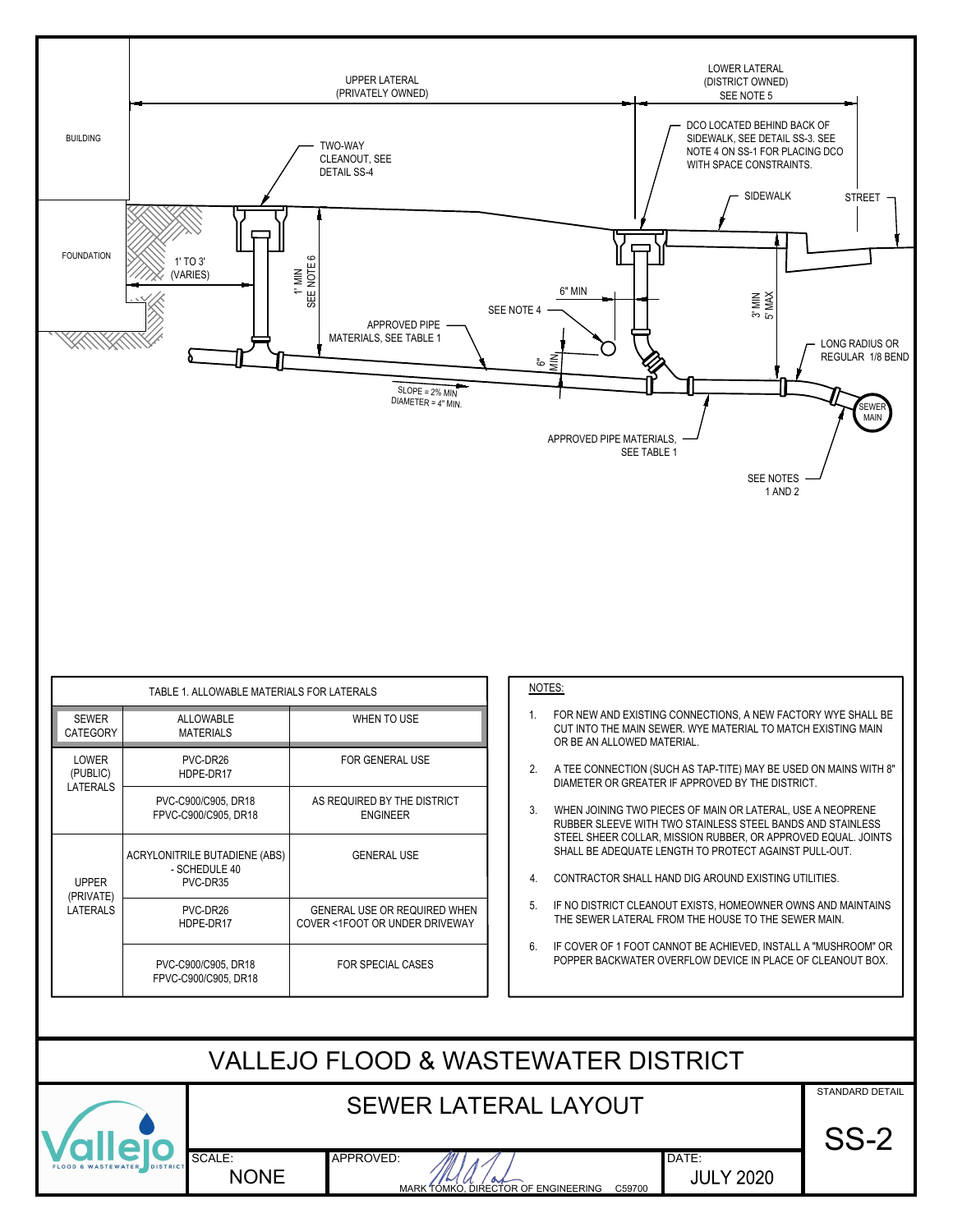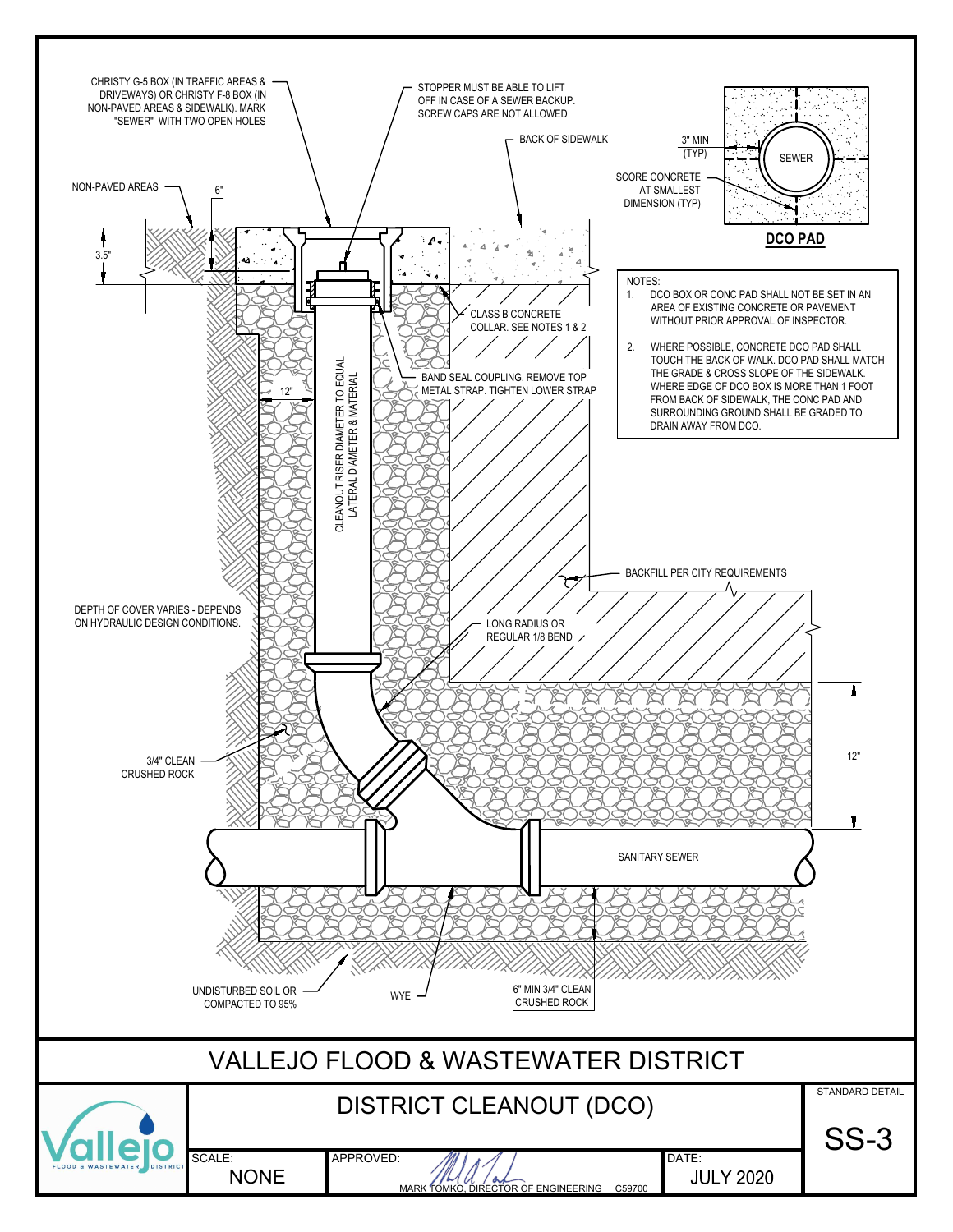